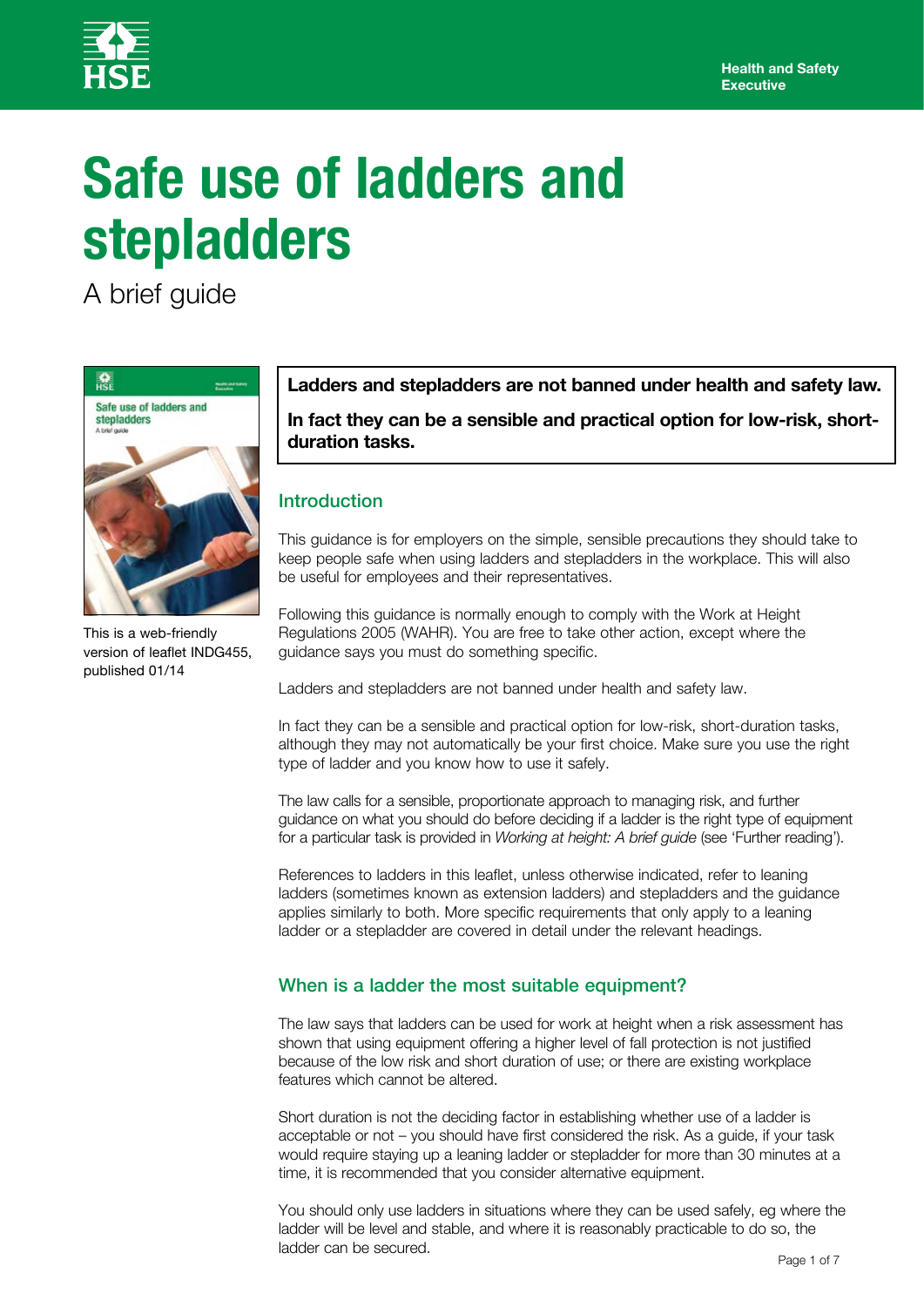## Who can use a ladder at work?

To use a ladder you need to be competent, ie have had instruction and understand how to use the equipment safely.

Appropriate training can help. If you are being trained, you should work under the supervision of somebody who can perform the task competently. Training can often take place on the job.

# Check your ladder before you use it

Before starting a task, you should always carry out a 'pre-use' check to spot any obvious visual defects to make sure the ladder is safe to use.

A pre-use check should be carried out:

- by the user;
- at the beginning of the working day:
- after something has changed, eg a ladder has been dropped or moved from a dirty area to a clean area (check the state or condition of the feet).

**Check the stiles** – make sure they are not bent or damaged, as the ladder could buckle or collapse.

**Check the feet** – if they are missing, worn or damaged the ladder could slip. Also check ladder feet when moving from soft/dirty ground (eg dug soil, loose sand/ stone, a dirty workshop) to a smooth, solid surface (eg paving slabs), to make sure the foot material and not the dirt (eg soil, chippings or embedded stones) is making contact with the ground.

**Check the rungs** – if they are bent, worn, missing or loose the ladder could fail.

**Check any locking mechanisms** – if they are bent or the fixings are worn or damaged the ladder could collapse. Ensure any locking bars are engaged.

**Check the stepladder platform** – if it is split or buckled the ladder could become unstable or collapse.

**Check the steps or treads on stepladders** – if they are contaminated they could be slippery; if the fixings are loose on steps, they could collapse.

If you spot any of the above defects, don't use the ladder and notify your employer.

## Use your ladder safely

Once you have done your 'pre-use' check, there are simple precautions that can minimise the risk of a fall.

#### *Leaning ladders*

When using a leaning ladder to carry out a task:

- only carry light materials and tools read the manufacturers' labels on the ladder and assess the risks;
- don't overreach make sure your belt buckle (navel) stays within the stiles;
- make sure it is long enough or high enough for the task;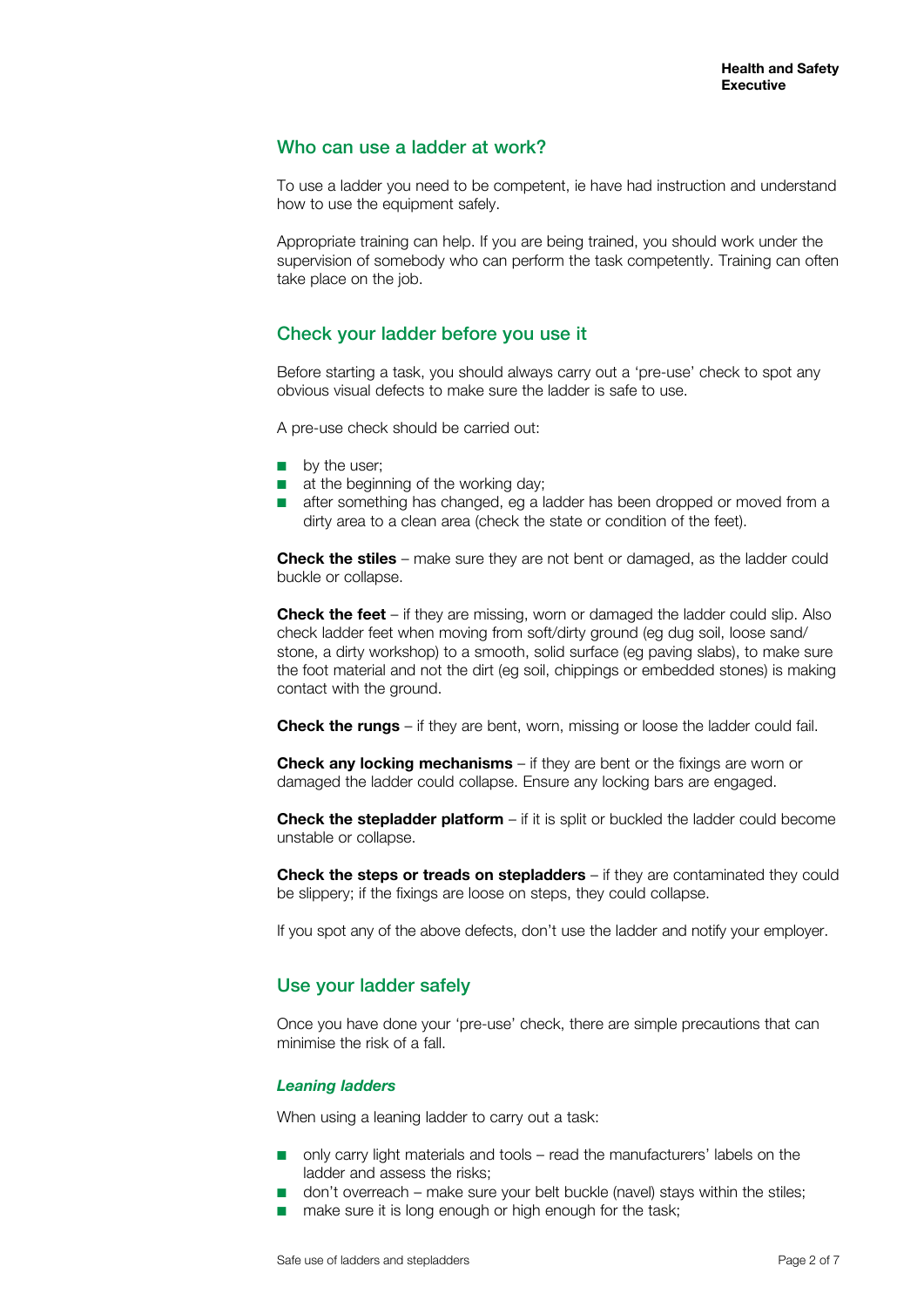- don't overload it consider workers' weight and the equipment or materials they are carrying before working at height. Check the pictogram or label on the ladder for information;
- make sure the ladder angle is at  $75^{\circ}$  you should use the 1 in 4 rule (ie 1 unit out for every 4 units up) – see Figure 1;
- always grip the ladder and face the ladder rungs while climbing or descending – don't slide down the stiles;
- don't try to move or extend ladders while standing on the rungs:
- don't work off the top three rungs, and try to make sure the ladder extends at least 1 m (three rungs) above where you are working;
- don't stand ladders on moveable objects, such as pallets, bricks, lift trucks, tower scaffolds, excavator buckets, vans, or mobile elevating work platforms;
- avoid holding items when climbing (consider using a tool belt):
- don't work within 6 m horizontally of any overhead power line, unless it has been made dead or it is protected with insulation. Use a non-conductive ladder (eg fibreglass or timber) for any electrical work;
- maintain three points of contact when climbing (this means a hand and two feet) and wherever possible at the work position – see Figures 2 and 3:
- where you cannot maintain a handhold, other than for a brief period (eg to hold a nail while starting to knock it in, starting a screw etc), you will need to take other measures to prevent a fall or reduce the consequences if one happened:
- for a leaning ladder, you should secure it (eg by tying the ladder to prevent it from slipping either outwards or sideways) and have a strong upper resting point, ie do not rest a ladder against weak upper surfaces (eg glazing or plastic gutters – see Figure 4);
- you could also use an effective stability device.





Figure 2 Correct - user maintaining three points of contact (means of securing omitted for clarity)



Figure 3 Incorrect – overreaching and not maintaining three points<br>
of contact (means of securing of contact (means of securing omitted for clarity)



I

Figure 4 Correct – use of a stand-off device to ensure a strong resting point. Do not rest a ladder against weak upper surfaces such as glazing or plastic gutters. Follow the manufacturer's instructions



Figure 1 Ladder showing the correct 1 in 4 angle (means of securing omitted for clarity)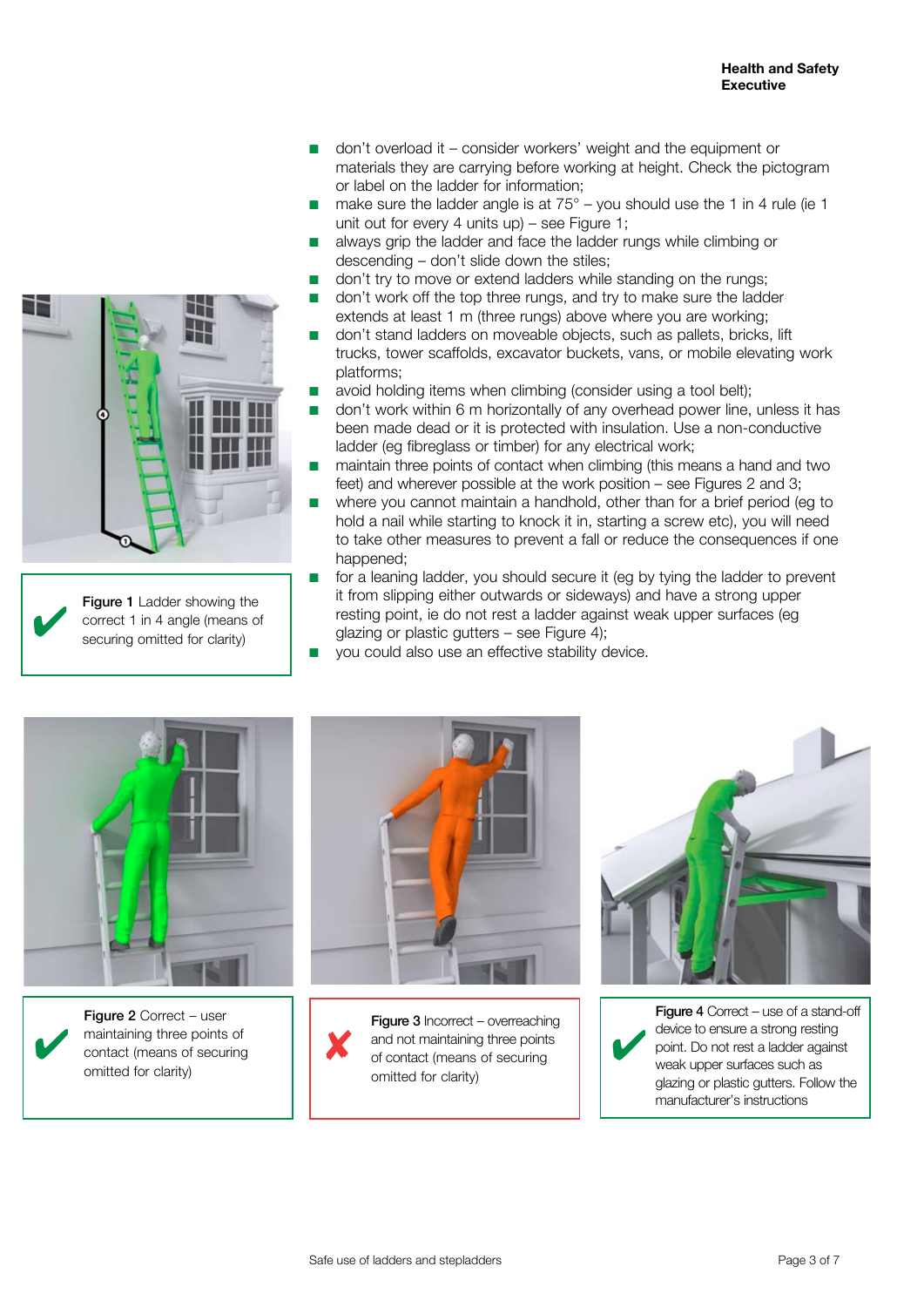

Figure 5 Example where two hands need to be free for a brief period for light work. Keep two feet on the same step and the body (knees or chest) supported by the stepladder to maintain three points of contact. Make sure a safe handhold is available

 $\overline{\mathbf{v}}$ 

#### *Stepladders*

When using a stepladder to carry out a task:

- check all four stepladder feet are in contact with the ground and the steps are level;
- only carry light materials and tools:
- don't overreach;
- don't stand and work on the top three steps (including a step forming the very top of the stepladder) unless there is a suitable handhold;
- ensure any locking devices are engaged;
- try to position the stepladder to face the work activity and not side on. However, there are occasions when a risk assessment may show it is safer to work side on, eg in a retail stock room when you can't engage the stepladder locks to work face on because of space restraints in narrow aisles, but you can fully lock it to work side on;
- try to avoid work that imposes a side loading, such as side-on drilling through solid materials (eg bricks or concrete);
- where side-on loadings cannot be avoided, you should prevent the steps from tipping over, eg by tying the steps. Otherwise, use a more suitable type of access equipment;
- maintain three points of contact at the working position. This means two feet and one hand, or when both hands need to be free for a brief period, two feet and the body supported by the stepladder (see Figure 5 and associated text).

When deciding if it is safe to carry out a particular task on a stepladder where you cannot maintain a handhold (eg to put a box on a shelf, hang wallpaper, install a smoke detector on a ceiling), this needs to be justified, taking into account:

- the height of the task;
- whether a handhold is still available to steady yourself before and after the task;
- whether it is light work;
- whether it avoids side loading;
- whether it avoids overreaching;
- whether the stepladder can be tied (eg when side-on working).

## What about the place of work where the ladder will be used?

As a guide, only use a ladder:

- on firm ground;
- on level ground refer to the manufacturer's pictograms on the side of the ladder. Use proprietary levelling devices, not ad-hoc packing such as bricks, blocks, timbers etc;
- on clean, solid surfaces (paving slabs, floors etc). These need to be clean (no oil, moss or leaf litter) and free of loose material (sand, packaging materials etc) so the feet can grip. Shiny floor surfaces can be slippery even without contamination;
- where they will not be struck by vehicles (protect the area using suitable barriers or cones);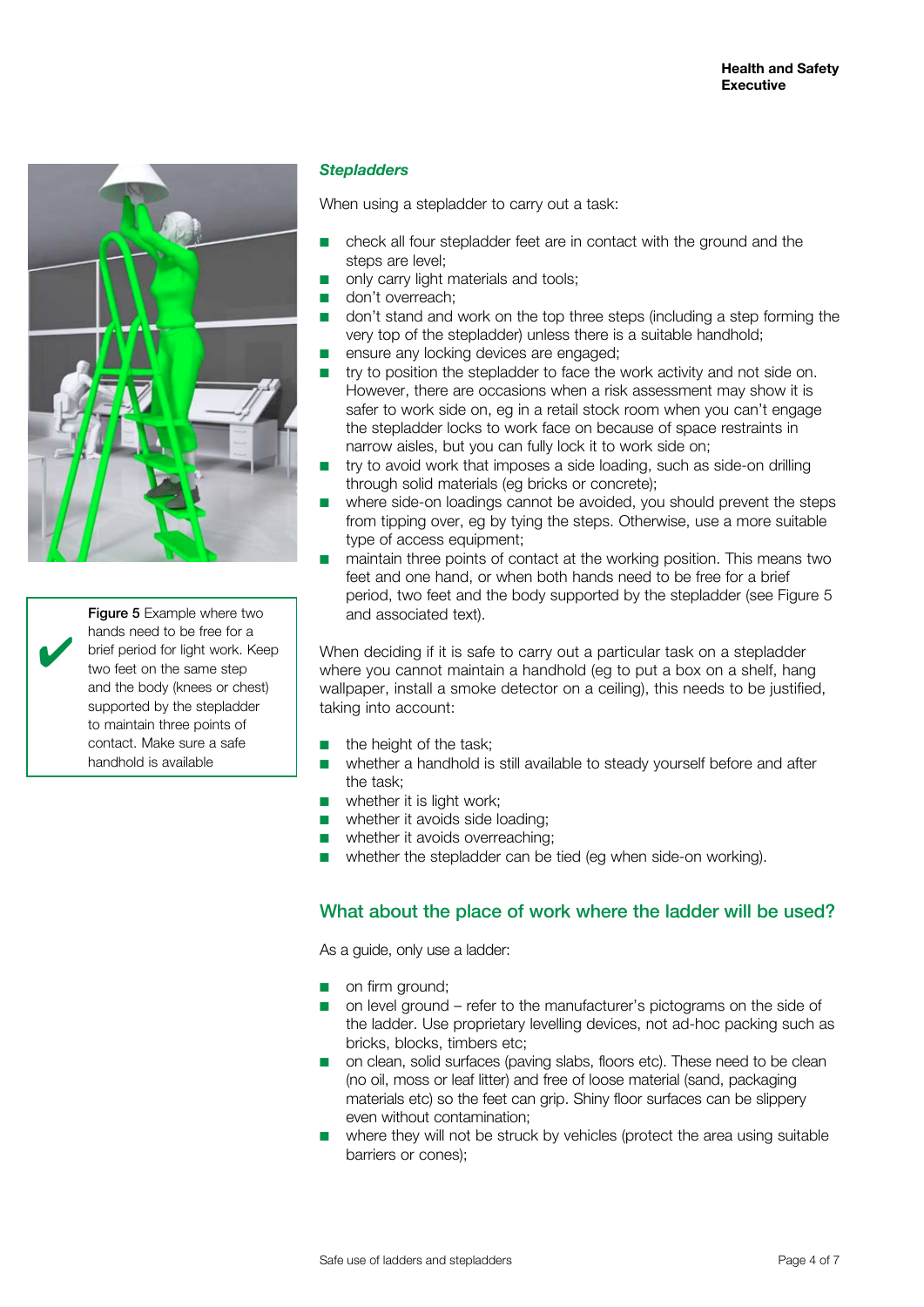

Figure 6 Correct – ladder tied at top stiles (correct for working on, but not for gaining access to a working platform/roof etc)









- where they will not be pushed over by other hazards such as doors or windows, ie secure the doors (not fire exits) and windows where possible;
- where the general public are prevented from using it, walking underneath it or being at risk because they are too near (use barriers, cones or, as a last resort, a person standing guard at the base);
- where it has been secured.

# What are the options for securing ladders?

The options are as follows:

- tie the ladder to a suitable point, making sure both stiles are tied, see Figures 6, 7 and 8;
- where this is not practical, secure with an effective ladder stability device;
- if this is not possible, then securely wedge the ladder, eg wedge the stiles against a wall;
- if you can't achieve any of these options, foot the ladder. Footing is the last resort. Avoid it, where 'reasonably practicable', by using other access equipment.

# What about ladders used for access?

In general:

- ladders used to access another level should be tied (see Figure 9) and extend at least 1 m above the landing point to provide a secure handhold. At ladder access points, a self-closing gate is recommended;
- stepladders should not be used to access another level, unless they have been specifically designed for this.



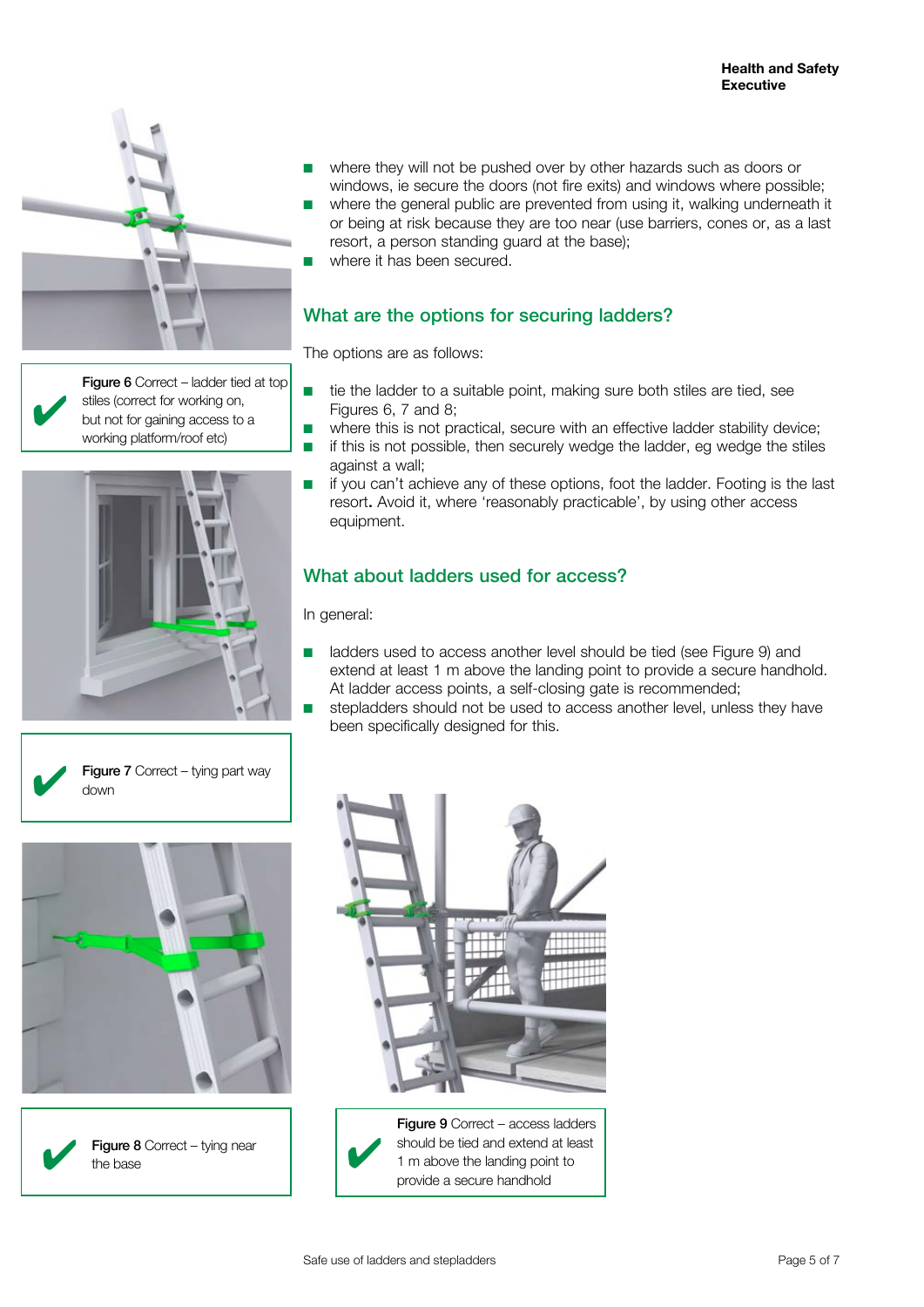# What about the condition of the equipment?

Employers need to make sure that any ladder or stepladder is both suitable for the work task and in a safe condition before use. As a guide, only use ladders or stepladders that:

- have no visible defects. They should have a pre-use check each working day:
- have an up-to-date record of the detailed visual inspections carried out regularly by a competent person. These should be done in accordance with the manufacturer's instructions. Ladders that are part of a scaffold system still have to be inspected every seven days as part of the scaffold inspection requirements;
- are suitable for the intended use, ie are strong and robust enough for the job. HSE recommends British Standard (BS) Class 1 'Industrial' or BS EN 131 ladders for use at work (see 'Further reading');
- have been maintained and stored in accordance with the manufacturer's instructions.

A detailed visual inspection is similar to 'pre-use' checks', in that it is used to spot defects. It can be done in-house by a competent person (pre-use checks should be part of a user's training) and detailed visual inspections should be recorded.

When doing an inspection, look for:

- twisted, bent or dented stiles;
- cracked, worn, bent or loose rungs;
- missing or damaged tie rods;
- cracked or damaged welded joints, loose rivets or damaged stays.

Make pre-use checks and inspect ladder stability devices and other accessories in accordance with the manufacturer's instructions.

## Further reading

*Working at height safely: A brief guide* Leaflet INDG401(rev2) HSE Books 2014 www.hse.gov.uk/pubns/indg401.htm

Work at height web pages on the HSE website: www.hse.gov.uk/work-at-height/index.htm

You can access the Work at height Access equipment Information Toolkit (WAIT) at www.hse.gov.uk/work-at-height/wait/index

British Standards provide more information on current product standards (see 'Further information'), eg:

BS 1129 *Specification for portable timber ladders, steps, trestles and lightweight stagings* British Standards Institution

BS 2037 *Specification for portable aluminium ladders, steps, trestles and lightweight stagings* British Standards Institution

BS EN 131 *Ladders (Specification for terms, types, functional sizes; Specification for requirements, testing, marking; User instructions; Single or multiple hinge-joint ladders)* British Standards Institution